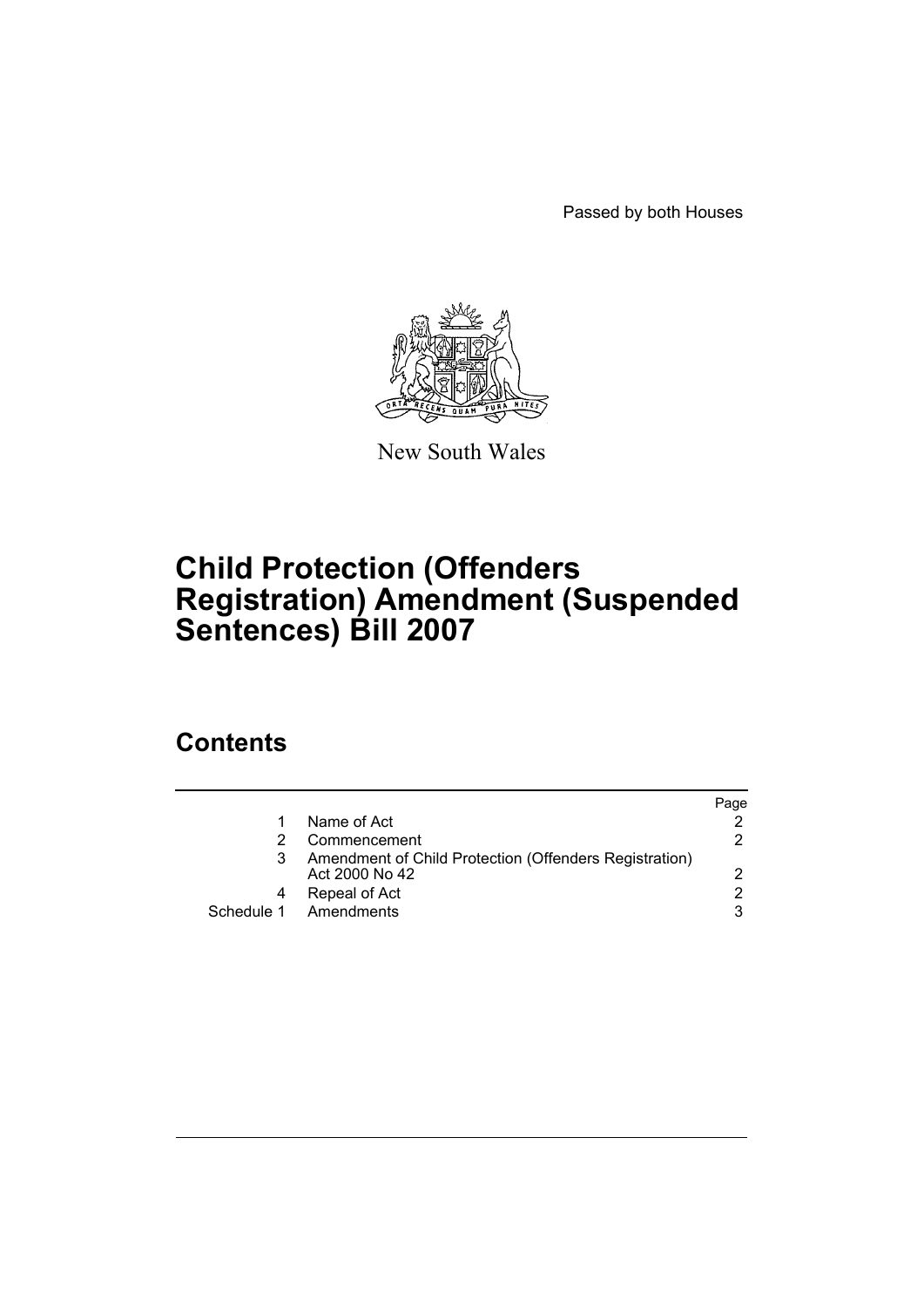*I certify that this public bill, which originated in the Legislative Assembly, has finally passed the Legislative Council and the Legislative Assembly of New South Wales.*

> *Clerk of the Legislative Assembly. Legislative Assembly, Sydney, , 2007*



New South Wales

# **Child Protection (Offenders Registration) Amendment (Suspended Sentences) Bill 2007**

Act No , 2007

An Act to amend the *Child Protection (Offenders Registration) Act 2000* with respect to persons who are subject to suspended sentences of imprisonment.

*I have examined this bill and find it to correspond in all respects with the bill as finally passed by both Houses.*

*Assistant Speaker of the Legislative Assembly.*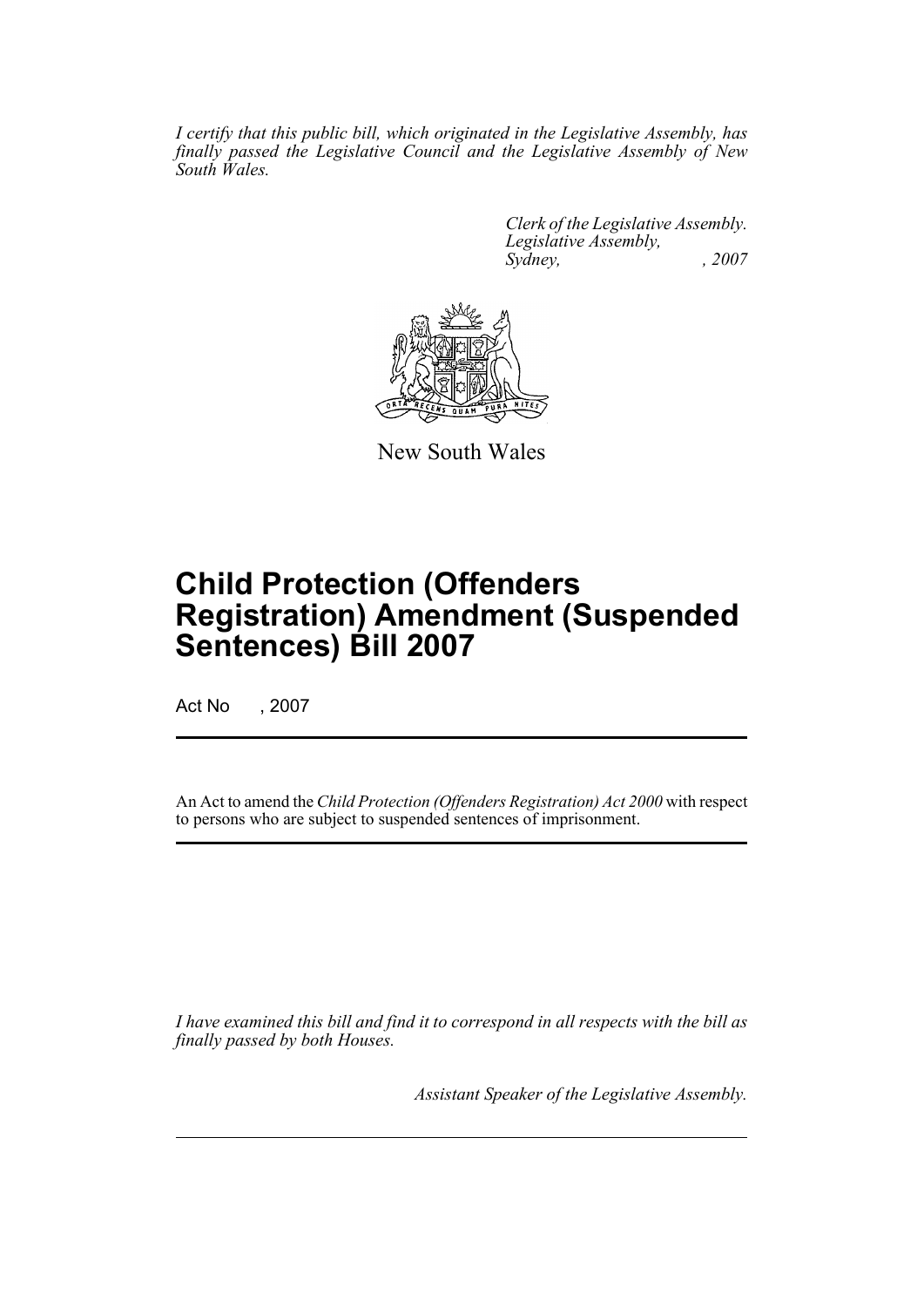#### <span id="page-2-0"></span>**The Legislature of New South Wales enacts:**

#### **1 Name of Act**

This Act is the *Child Protection (Offenders Registration) Amendment (Suspended Sentences) Act 2007*.

#### <span id="page-2-1"></span>**2 Commencement**

This Act commences on the date of assent to this Act.

#### <span id="page-2-2"></span>**3 Amendment of Child Protection (Offenders Registration) Act 2000 No 42**

The *Child Protection (Offenders Registration) Act 2000* is amended as set out in Schedule 1.

#### <span id="page-2-3"></span>**4 Repeal of Act**

- (1) This Act is repealed on the day following the day on which this Act commences.
- (2) The repeal of this Act does not, because of the operation of section 30 of the *Interpretation Act 1987*, affect any amendment made by this Act.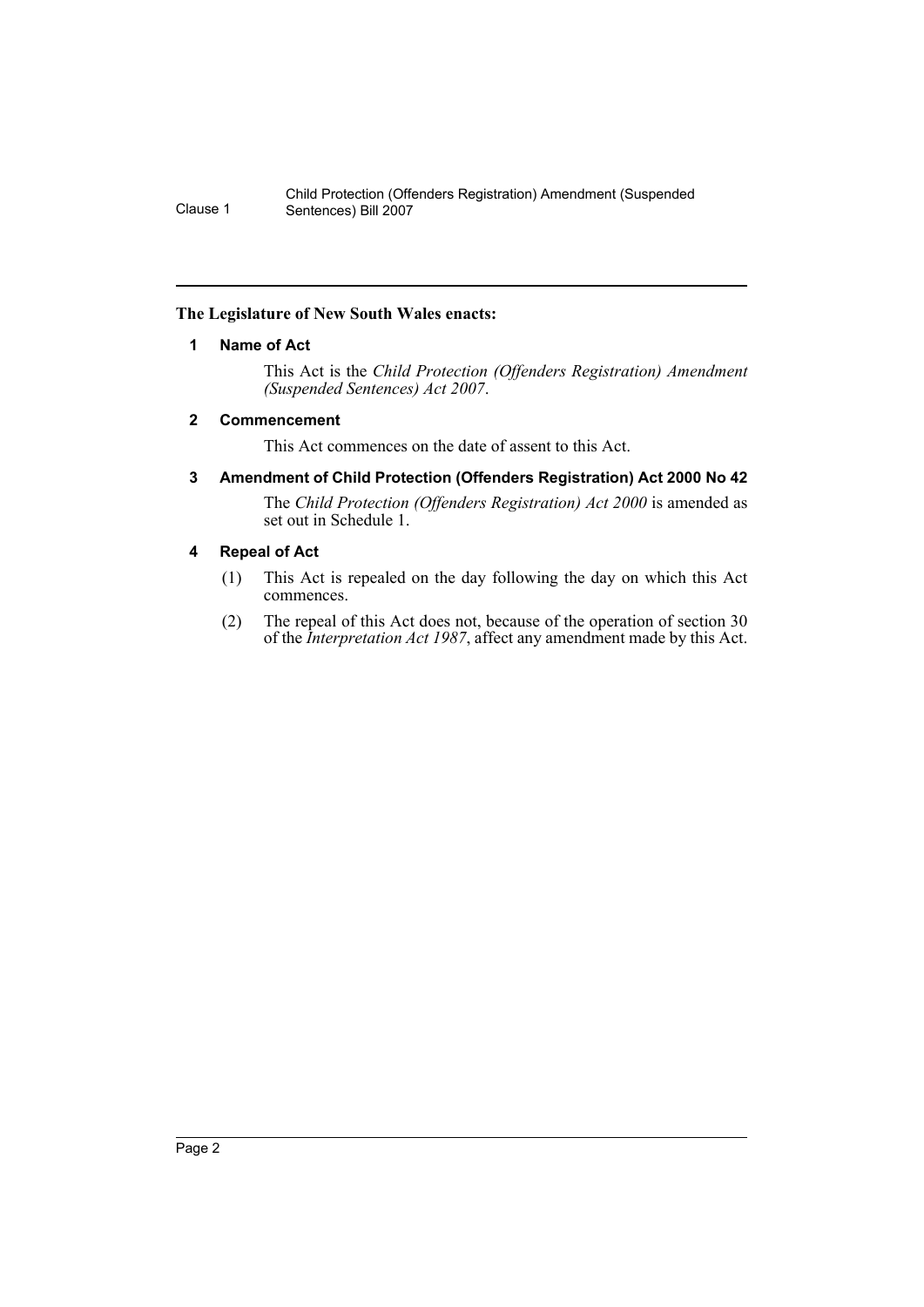Child Protection (Offenders Registration) Amendment (Suspended Sentences) Bill 2007

Amendments **Schedule 1** and the set of the set of the set of the set of the set of the set of the set of the set of the set of the set of the set of the set of the set of the set of the set of the set of the set of the set

### <span id="page-3-0"></span>**Schedule 1 Amendments**

(Section 3)

**[1] Section 3 Definitions**

Omit "was serving a term" from paragraph (a) of the definition of *existing controlled person* in section 3 (1).

Insert instead "was subject to a sentence".

#### **[2] Section 3 (1), definition of "existing controlled person"**

Omit "or home detention order" from paragraph (a) (i) of the definition. Insert instead ", home detention order or sentence suspension order".

#### **[3] Section 3 (1)**

Insert in alphabetical order:

*sentence suspension order* means an order under section 12 of the *Crimes (Sentencing Procedure) Act 1999*.

#### **[4] Section 3A Registrable persons**

Omit "or home detention order" from section 3A (2) (b) (i).

Insert instead ", home detention order or sentence suspension order".

#### **[5] Section 4 Notices to be given when persons sentenced for registrable offences**

Insert after section 4 (2):

(2A) For the avoidance of doubt, it is declared that this section extends to any registrable person whom the court has sentenced to a term of imprisonment even if the term of imprisonment is subject to a sentence suspension order.

#### **[6] Schedule 2 Savings, transitional and other provisions**

Insert at the end of clause 1 (1):

```
Child Protection (Offenders Registration) Amendment
(Suspended Sentences) Act 2007
```